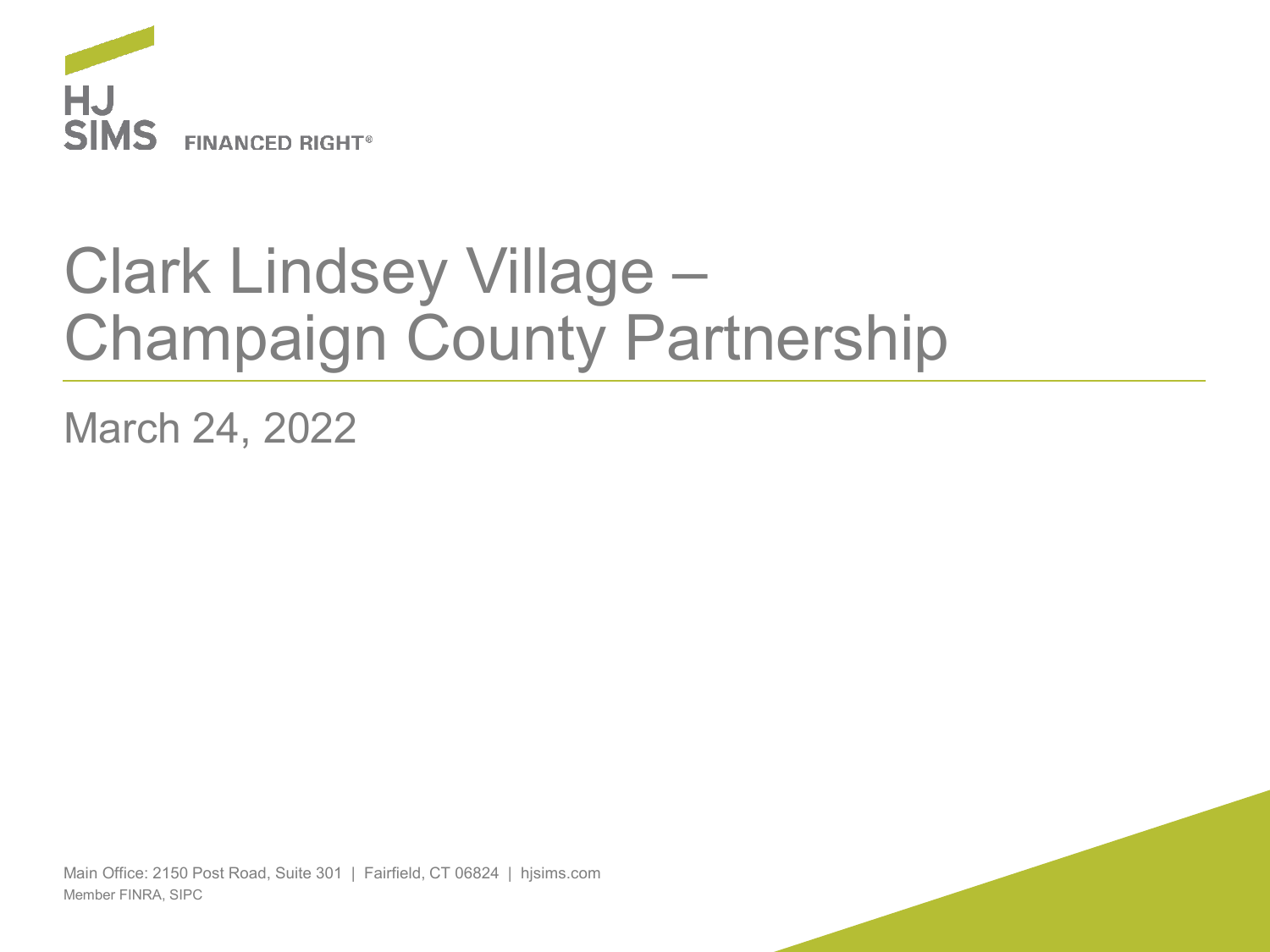

# Request for Champaign County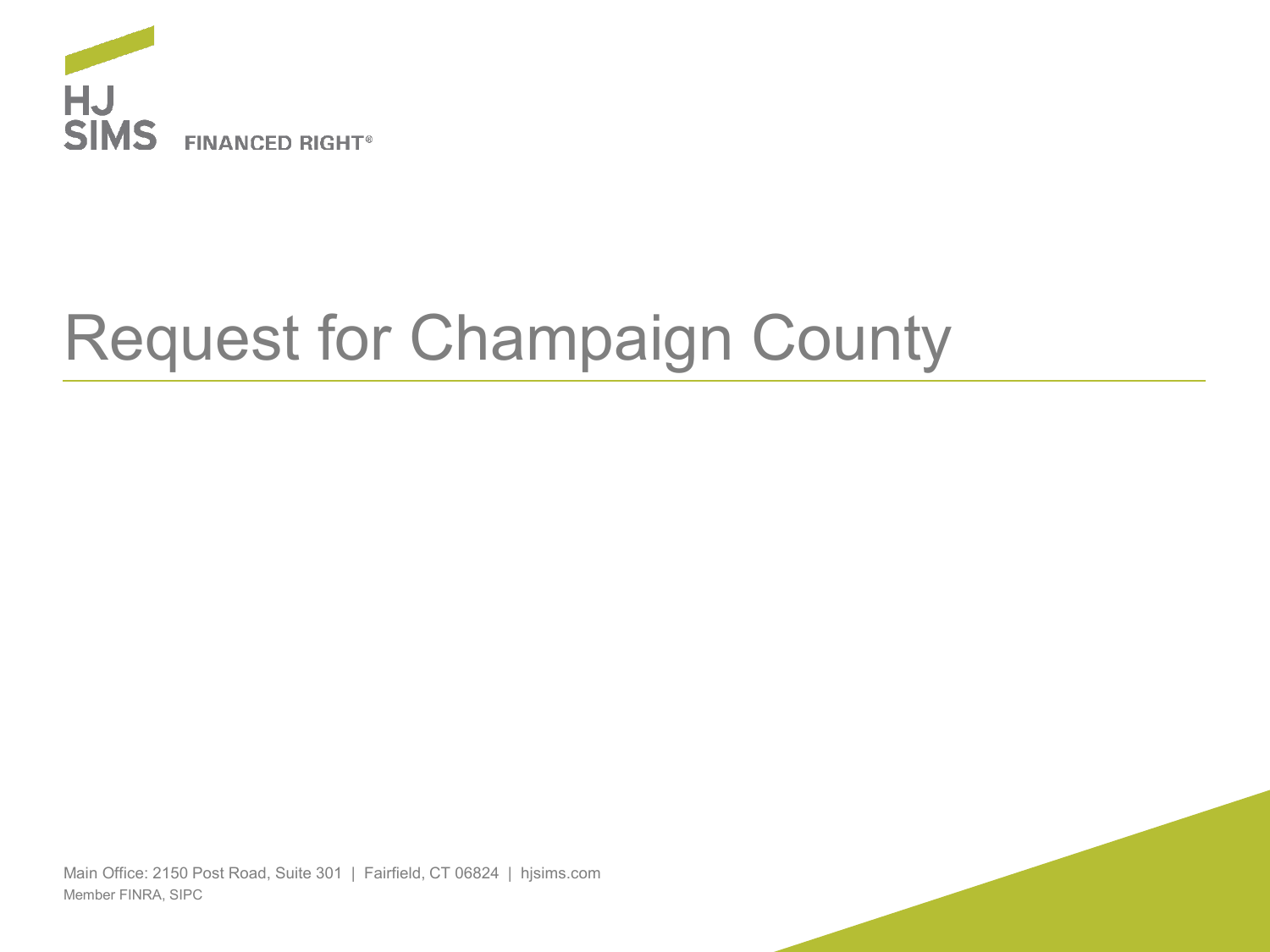### Request

- Clark Lindsey Village is seeking to finance approximately \$51 million including project costs related to Phase II of the Community's strategic plan which will reposition existing Skilled Nursing Beds with Assisted Living and Memory Care Units
- **The organization is requesting that Champaign County act as a conduit Issuer for the** tax-exempt financing
- **Prevailing Wage requirement is perceived to not be necessary given the predominance** of union jobs and 100% of the workforce earning at or above the Prevailing Wage rates for Champaign County
	- **Prevailing Wage requirement would not materially increase project cost, but would require** additional administrative hurdles



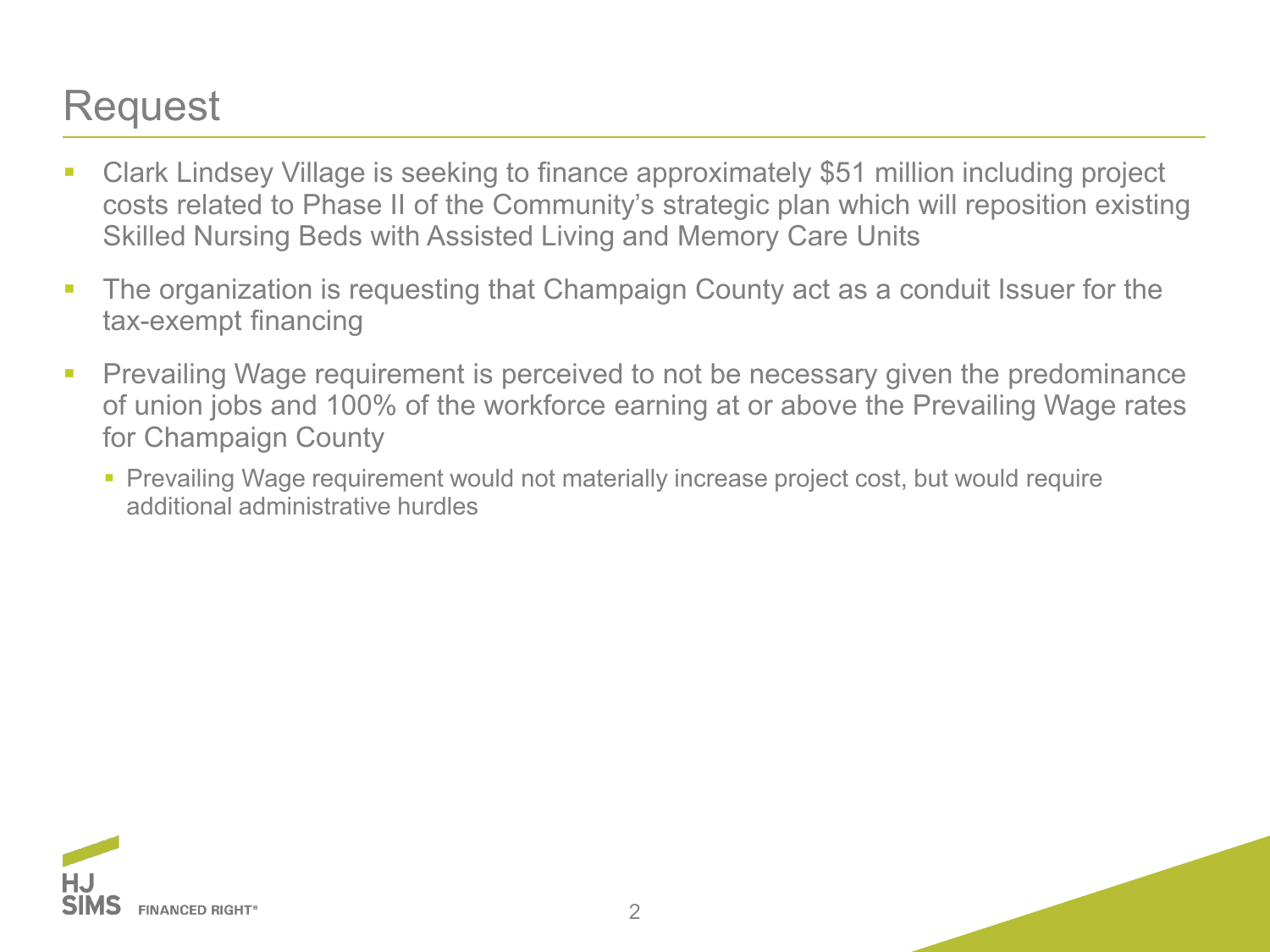

# Overview of Clark Lindsey Village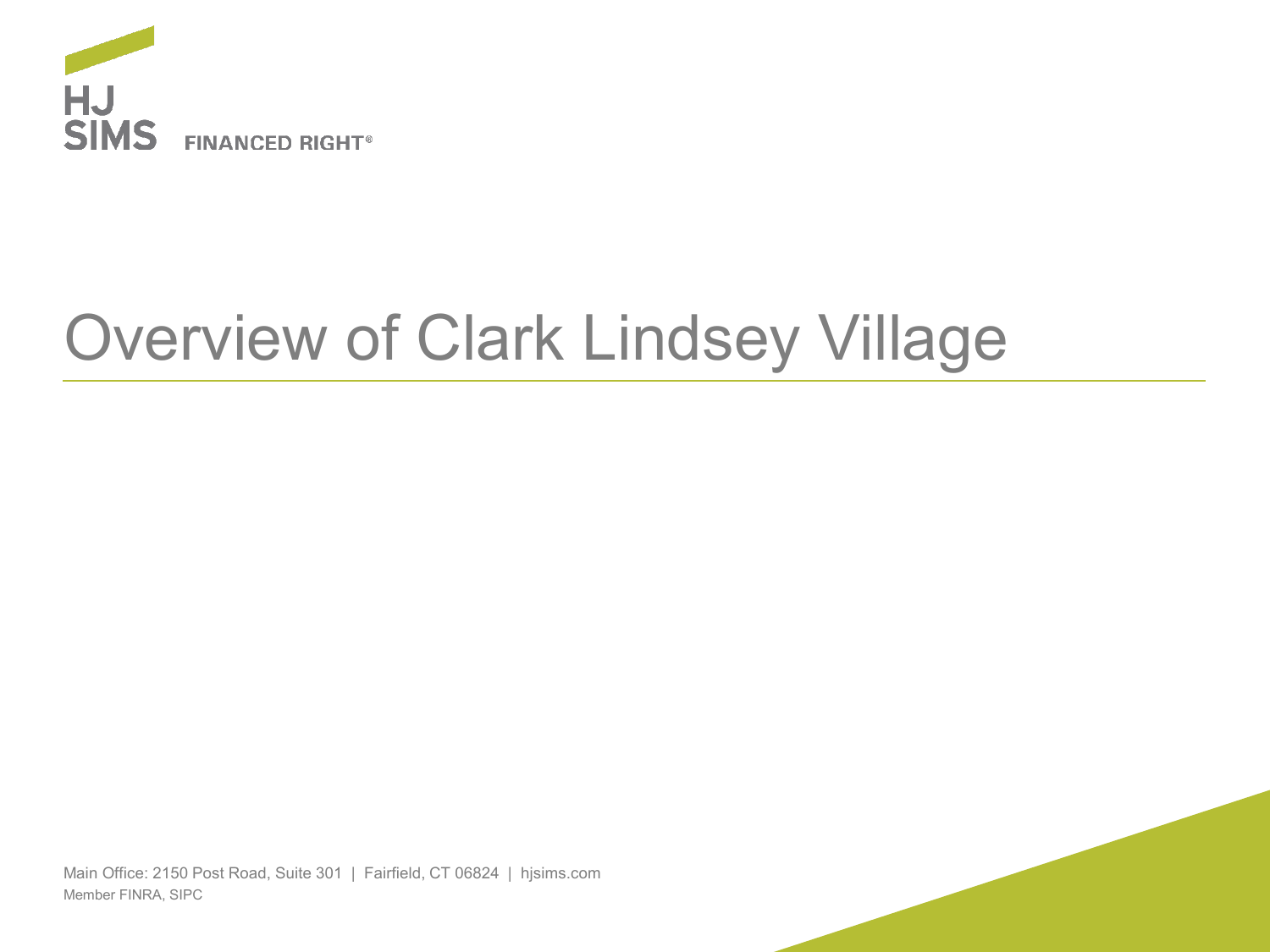### Executive Summary

- Clark Lindsey Village is 501(c)(3) nonprofit corporation founded in the early 1960s admitting the campus's first residents/patients in 1978.
- The Community is comprised of 131 Independent Living apartments, 24 Independent Living villas (8 in construction), 105 Skilled Nursing Beds, and 12 Assisted Living/Memory Care units.
- The Community is seeking to finance approximately \$51 million in project costs related to Phase II of the Community's strategic plan which will reposition existing Skilled Nursing Beds with Assisted Living and Memory Care Units; the takeout of project costs related to Phase I (construction of 8 Villa Units); in addition to, the refinancing of the Community's outstanding bank debt.



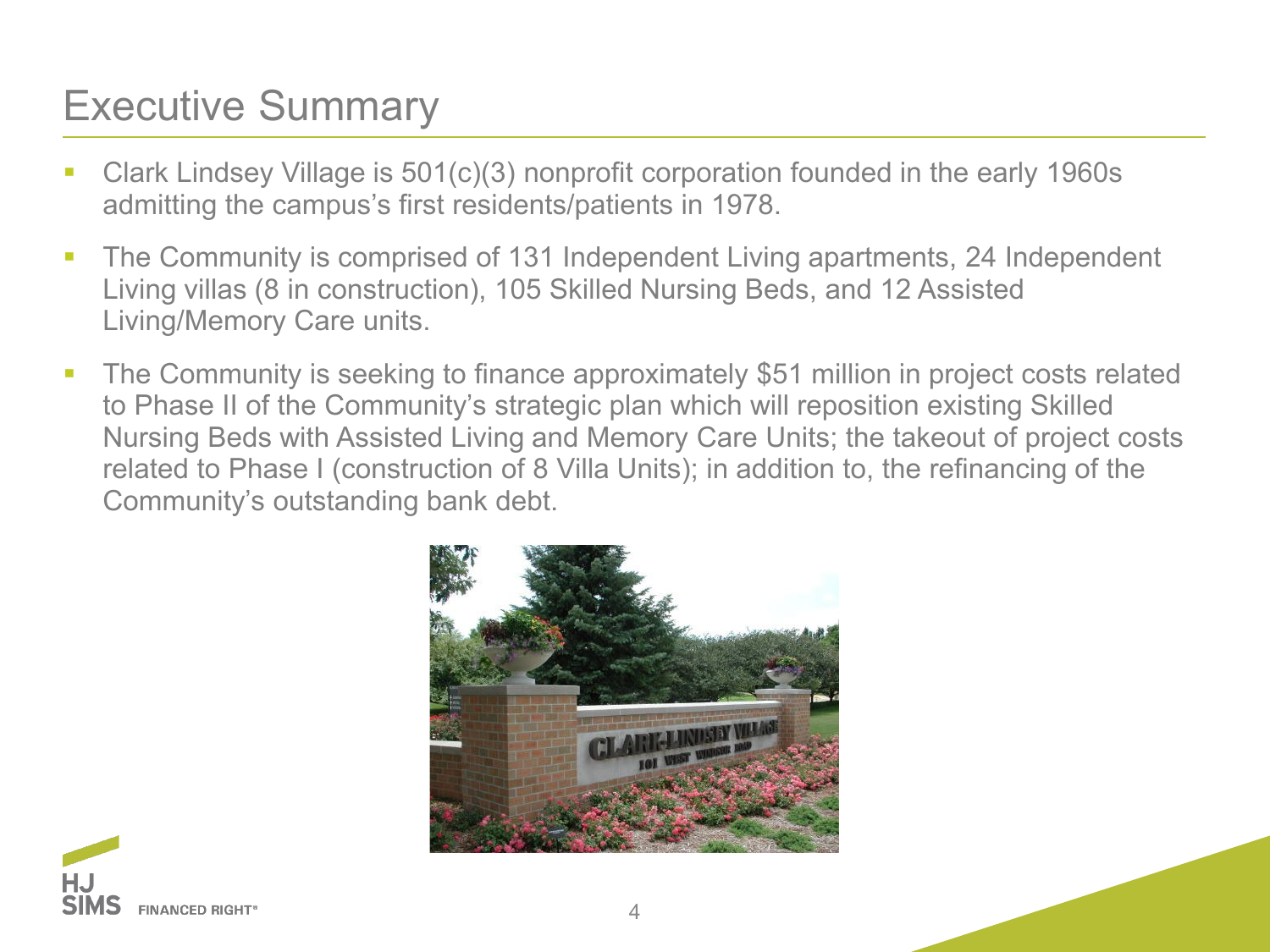### Community Overview

- **Vision** 
	- To leverage the power of community so that all may experience positive aging.

#### **F** Mission Statement

• To engage the mind, spirit, and body in wellness and community so that older adults may thrive.

#### **Core Values**

- **Meaningful Life**  committed to supporting meaningful life as defined by the individual. Committed to supporting opportunities for purpose, autonomy, continued growth, and close meaningful relationships;
- **Real Home**  committed to providing space that look and feel like home, eliminating or minimalizing "institutional" cues and practices however possible;
- **Empowered Staff**  committed to creating a collaborative coaching culture and opportunities for participatory decision making. Committed to supporting staff's relationships with older adults they service. Committed to providing education, tools, and resources that empower staff;
- **Community Engagement** committed to creating intentional community, promoting opportunities for older adults and staff to have meaningful engagement and relationships with people inside and outside of the Clark-Lindsey community.

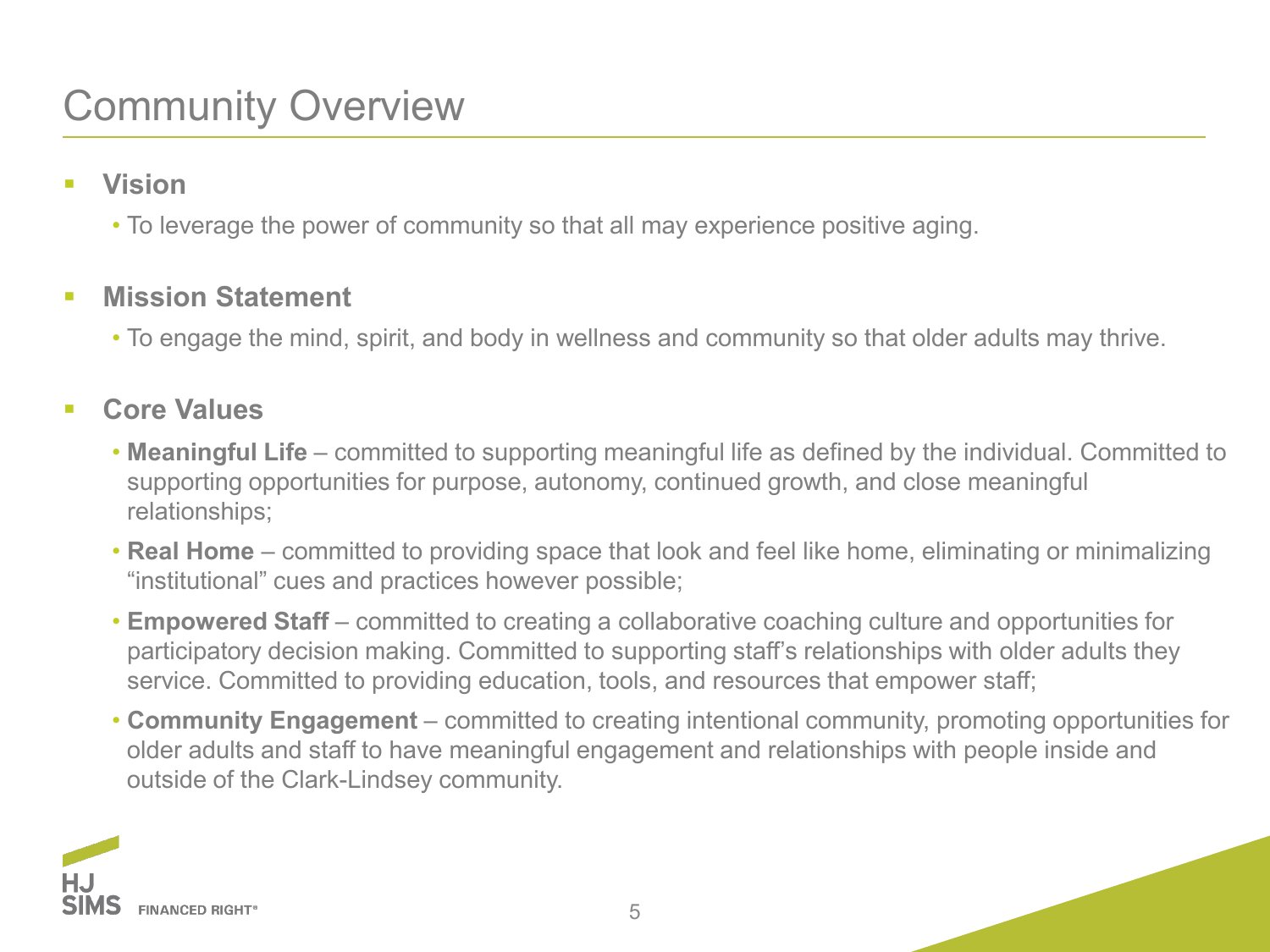### Master Plan Unit Configuration

| <b>Unit Type</b>                  | <b>Existing</b> | <b>Phase I</b> | <b>Phase II</b>          | <b>All Phases</b> |
|-----------------------------------|-----------------|----------------|--------------------------|-------------------|
| <b>Independent Living</b>         |                 |                |                          |                   |
| Apartments                        | 131             | ۰              | $\overline{\phantom{a}}$ | 131               |
| Villas                            | 16              | 8              | ٠                        | 24                |
| <b>Assisted Living</b>            |                 |                |                          |                   |
| <b>General AL Wing Units</b>      | $\sim$          | $\overline{a}$ | 38                       | 38                |
| <b>Memory Care</b>                |                 |                |                          |                   |
| <b>Green House</b>                | 12              | ۰              | (12)                     | $\overline{0}$    |
| <b>General MC Wing Units</b>      | $\sim$          |                | 26                       | 26                |
| <b>Skilled Nursing</b>            |                 |                |                          |                   |
| <b>Green House</b>                | 12              | ۰              | 12                       | 24                |
| <b>General SN Wing Units</b>      | 93              | ÷              | (72)                     | 21                |
| <b>Total and Weighted Average</b> | 264             | 8              | (8)                      | 264               |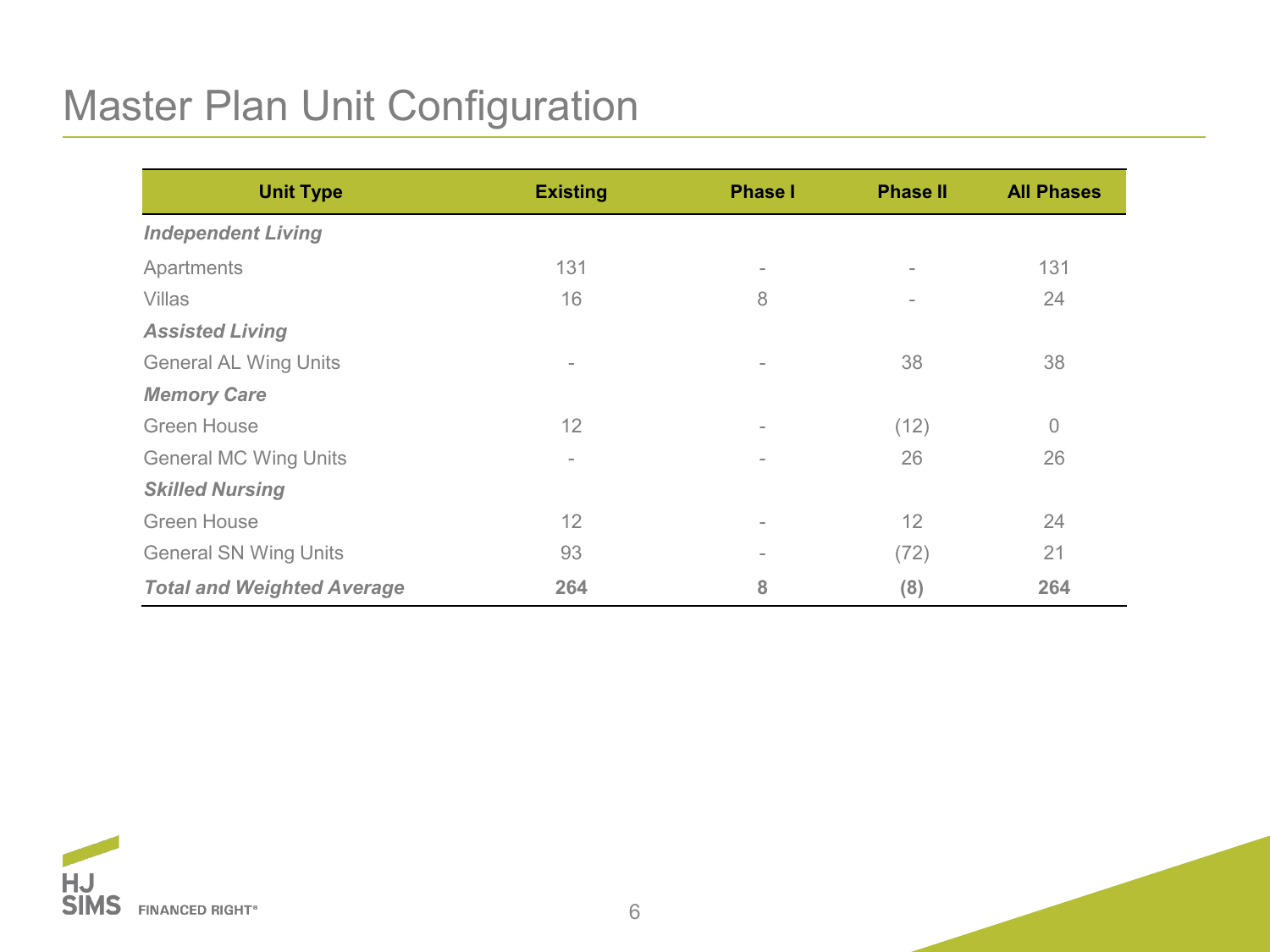

## Basis of Conduit Issuer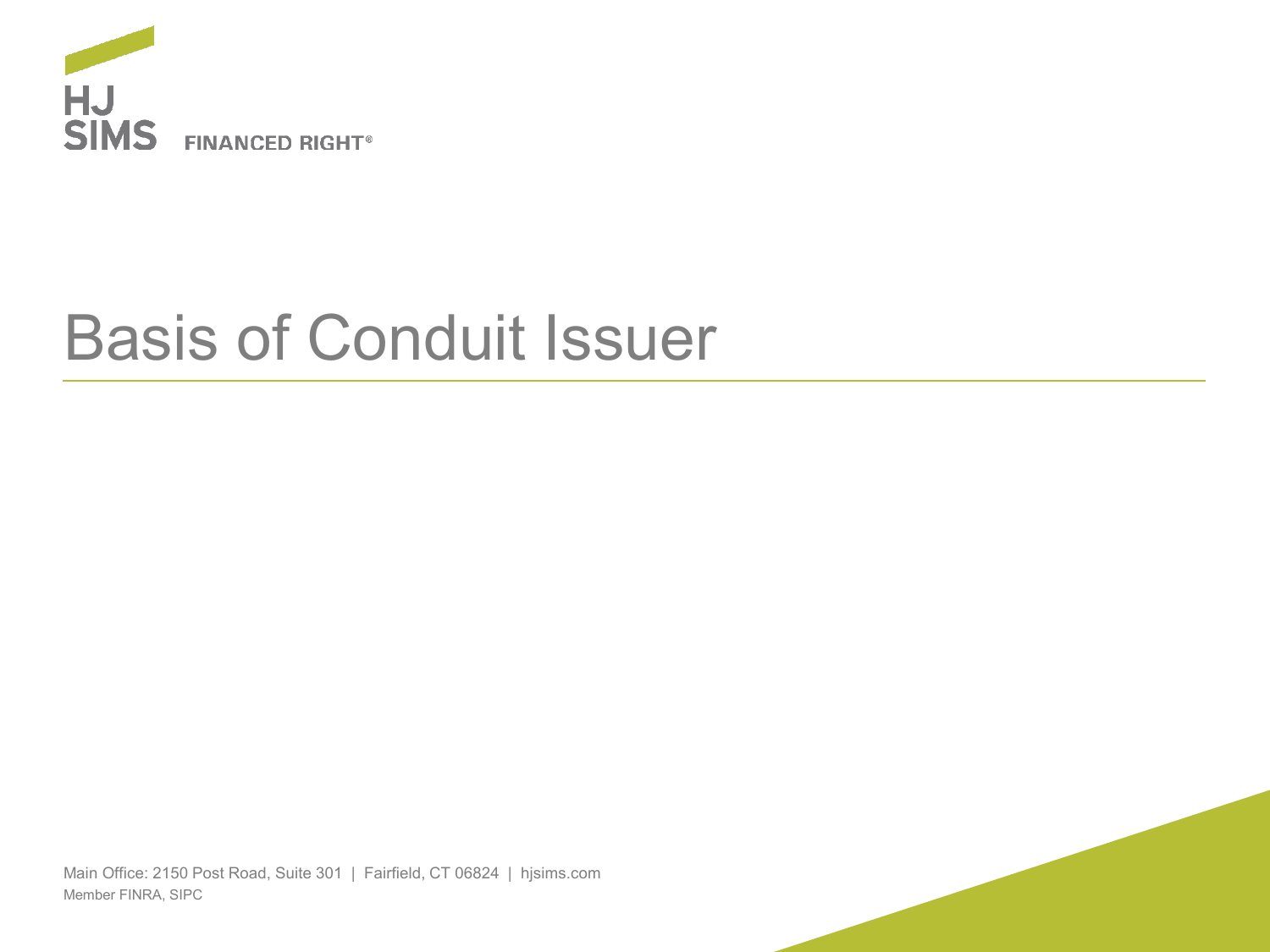

**Issuer is Simply a Conduit – Not Responsible for Payment of Principal or Interest**

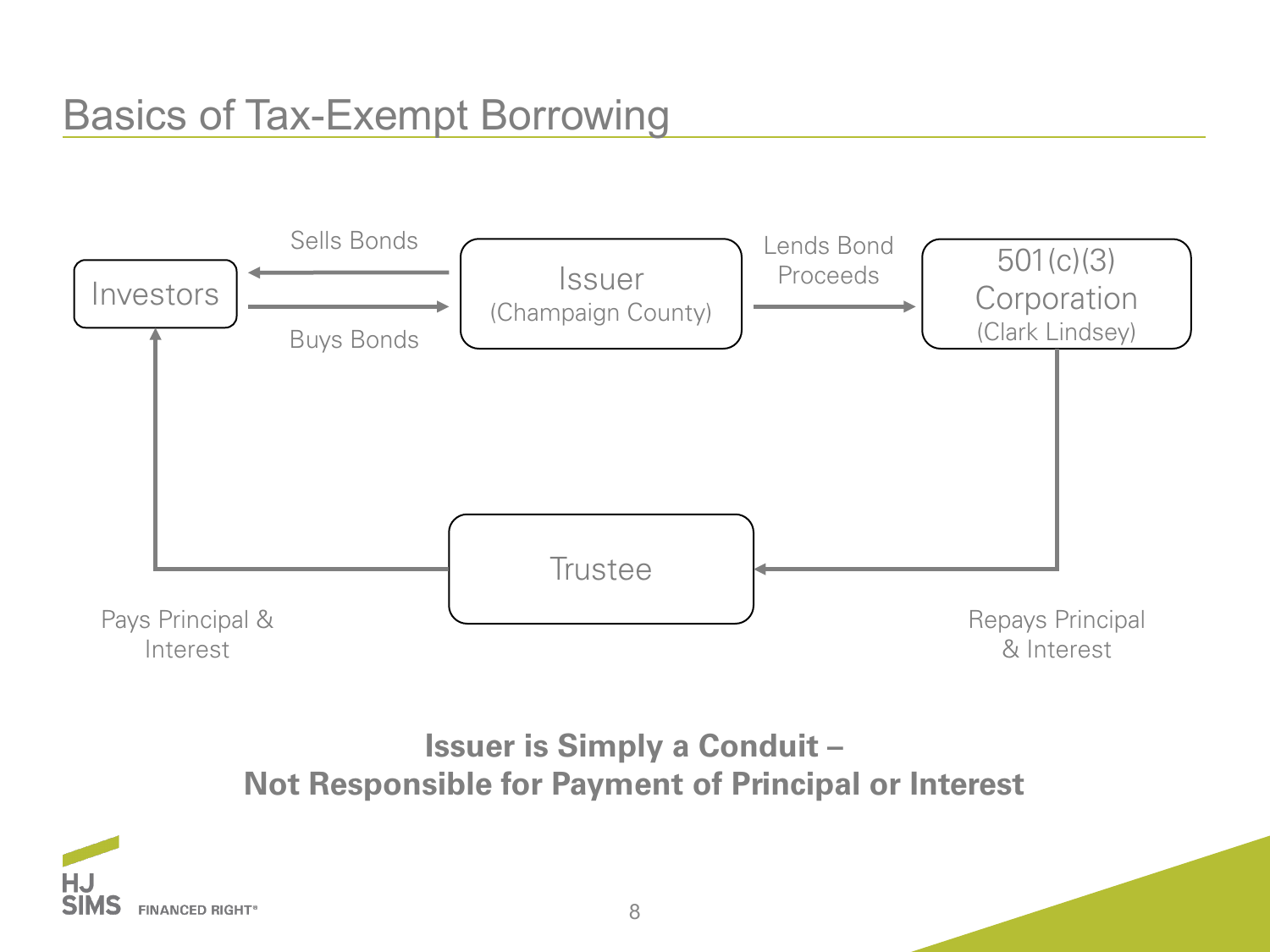

# Community Impact from Clark Lindsey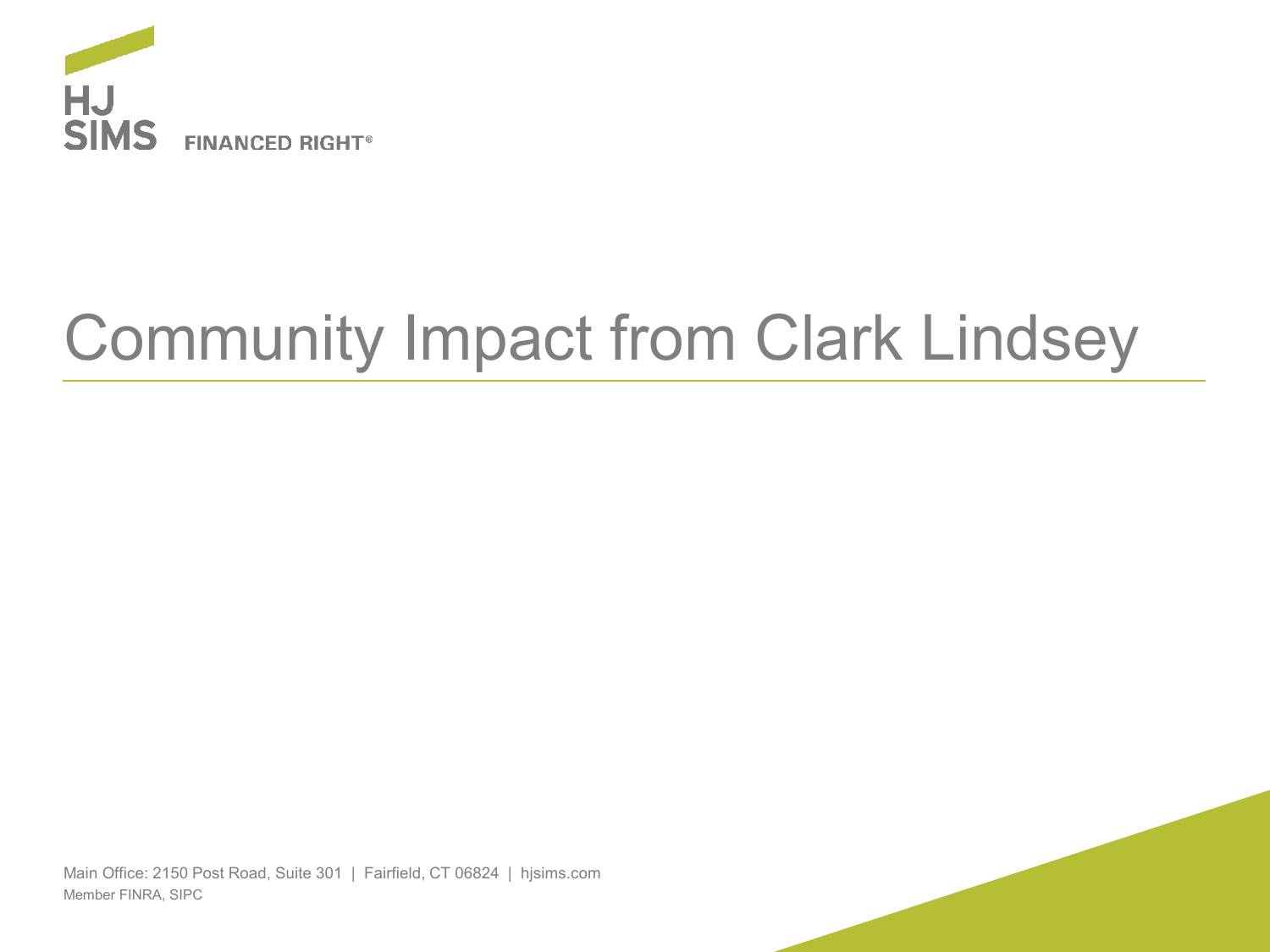### Role in Champaign County

- **Employer**
	- Clark Lindsey Village's workforce includes 222 residents of Champaign County, **88% if its workforce**
	- The organization hosts an internship program consisting of students studying a range of subjects; preceptors educate, mentor, and inspire interns to pursue career paths in the senior living industry
	- Clark Lindsey's Meadowbrook Health Center serves as a Clinical Site for several local institutions' Nursing Assistant (CNA), Practical Nurse (LPN), and Registered Nurse (RN) programs
- **Provider** 
	- Servicing senior-citizens with typical ages ranges from 80 to 90 years old, with the **majority of residents coming from Champaign County**
	- Only Life Plan Community in Champaign County that offers a full continuum of healthcare services and refundable entrance fee contracts
	- Campus includes rehabilitation and therapy services for all age demographics
	- CMS 5-star rated comprehensive skilled nursing facility

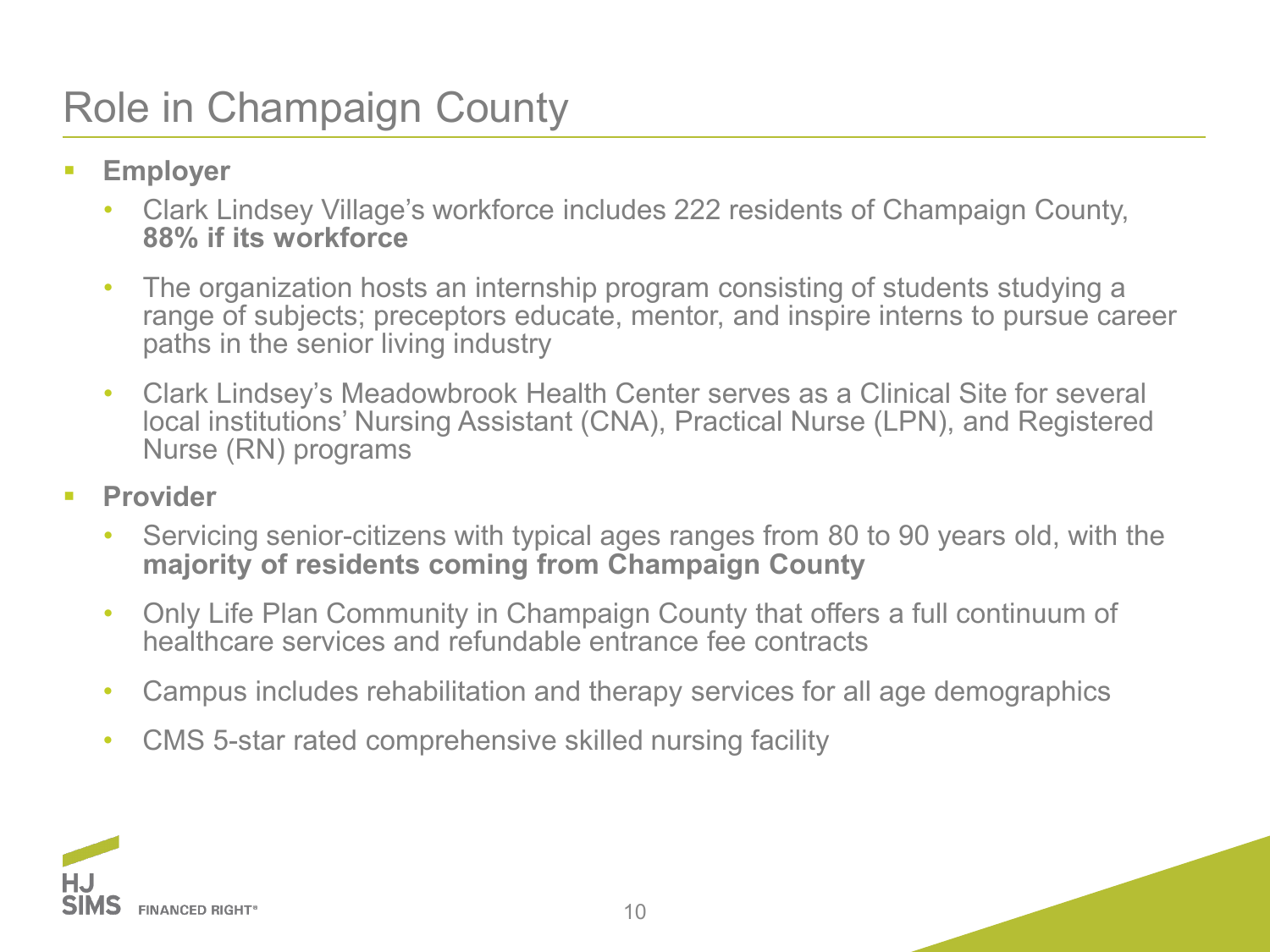### Role in Champaign County

- **EXECOMMUNITY Partner** 
	- Clark Lindsey Village offers space accommodations for local non-profits organizations **free of charge**
	- **Furniture, appliances, and fixtures** from resonated apartments and community spaces are **donated to the Champaign County Habitat for Humanity** as well as **Salt and Light Ministries**
	- **Wellness center** provides state-of-the-art fitness equipment, heated pool, and fitness classes to an **estimated 250 Champaign County residents**
	- Residents are undeniably active in the local community through service and financial support for an array of organizations including:
		- The Urbana Free Library
		- Krannert Center for the Performing Arts
		- The Reading Group
		- Family Service of Champaign County
		- Meals on Wheels
		- Crisis Nursery
		- Courage Connection
		- Empty Tomb
		- Salt and Light Ministries
		- ,,,,,- Austin's Place

**HJ**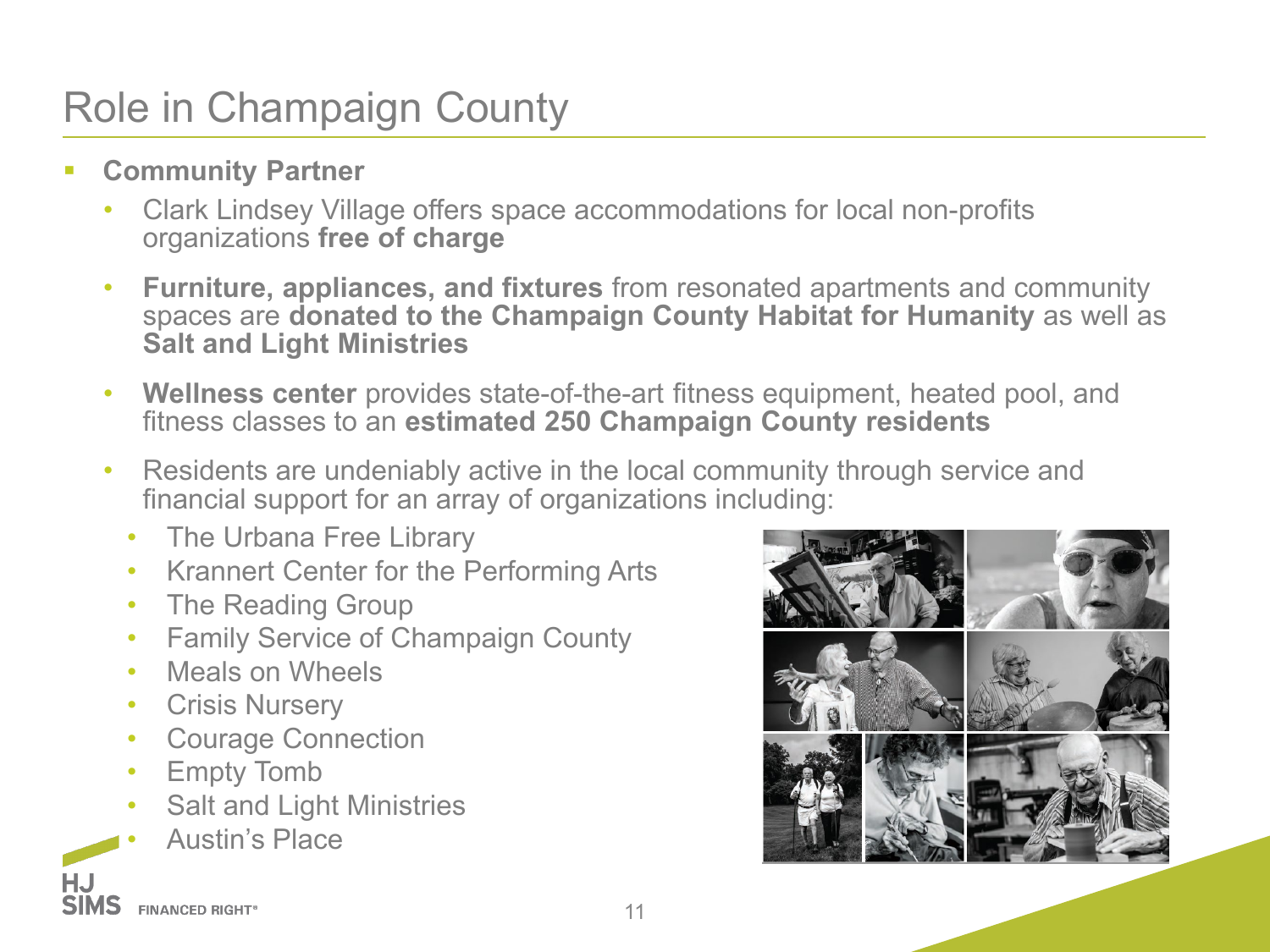### Partnership and Affiliation with the University of Illinois

- **A Longstanding Affiliation**
	- Clark Lindsey's campus is located just fifty feet from the UIUC property boundary
	- Formal Partnerships include:
		- CLV Board of Directors
		- Collaboration in Healthy Aging Research Technology (CHART)
		- Undergraduate Courses for UIUC students
		- Internship and Clinical Opportunities for UIUC students

- **By the Numbers** 
	- Approximately **55% of Clark Lindsey residents** are **UIUC alumni**, or **former UIUC faculty members**
	- **79% of Clark Lindsey residents have donated directly to UIUC**
	- Clark Lindsey Village has provided over **24,500 hours of internship experience to UIUC students**
	- Clark Lindsey Village has hosted over 4,000 hours of clinical shadowing for UIUC **students**
- **Residents at Clark Lindsey Village have contributed over 3,500 hours of service to UIUC** ,,,,,-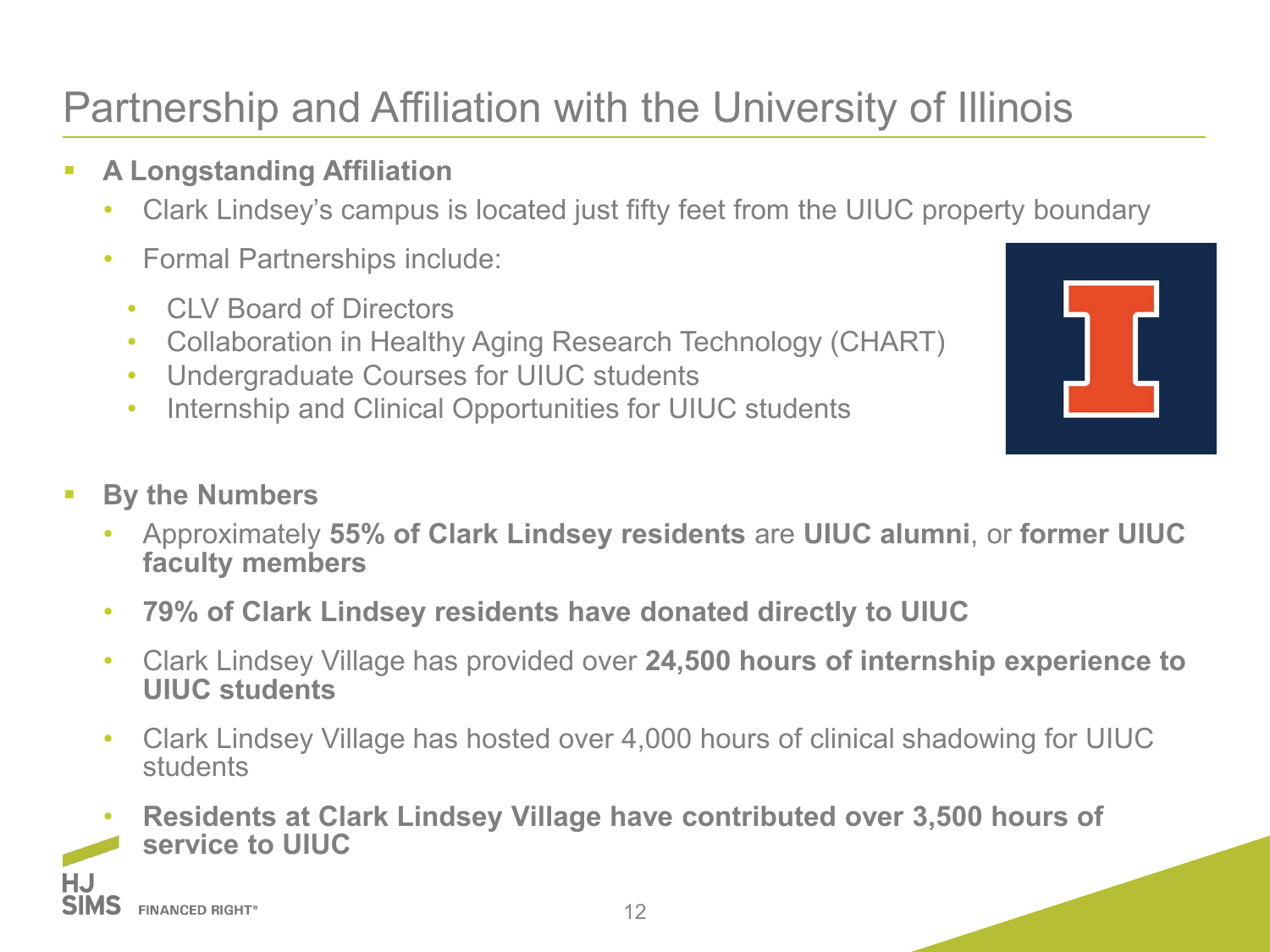### Local Sponsorships and Additional Partnerships

- **Community Sponsorships** 
	- Since 2019 Clark Lindsey **has donated over \$30,000 to Champaign County organizations and initiatives** including:
		- Urbana Park District Jazz Walk
		- The Canteen Run
		- Seventy Over 70
		- Walk to End Alzheimer's
		- Krannert Center for the Performing Arts
		- The Reading Group
		- Junior League

,,,,,-

FINANCED RIGHT®

**HJ SIMS** 

- Urbana Police Department
- Champaign Symphony Orchestra
- 





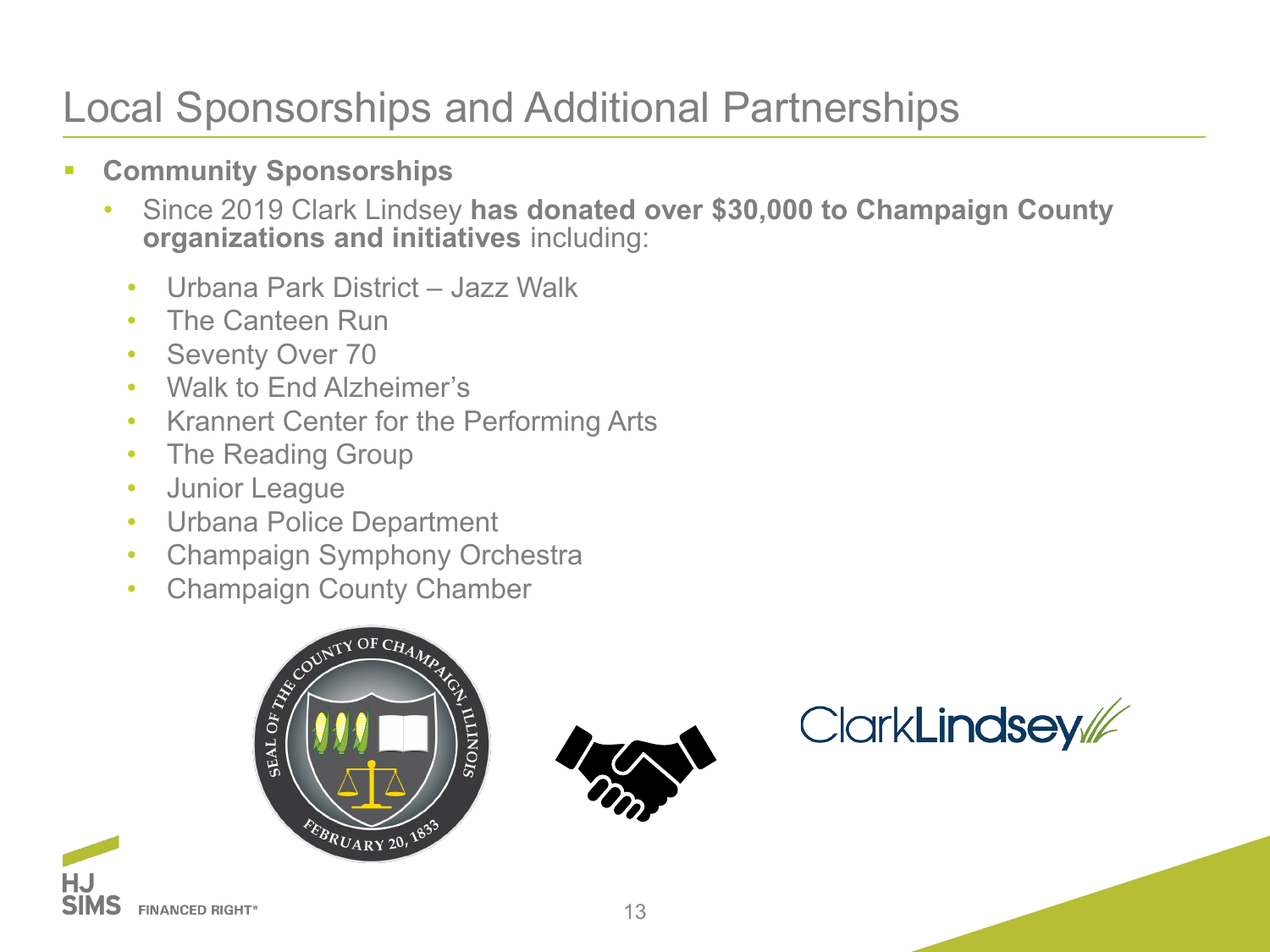

# Community Impact from Project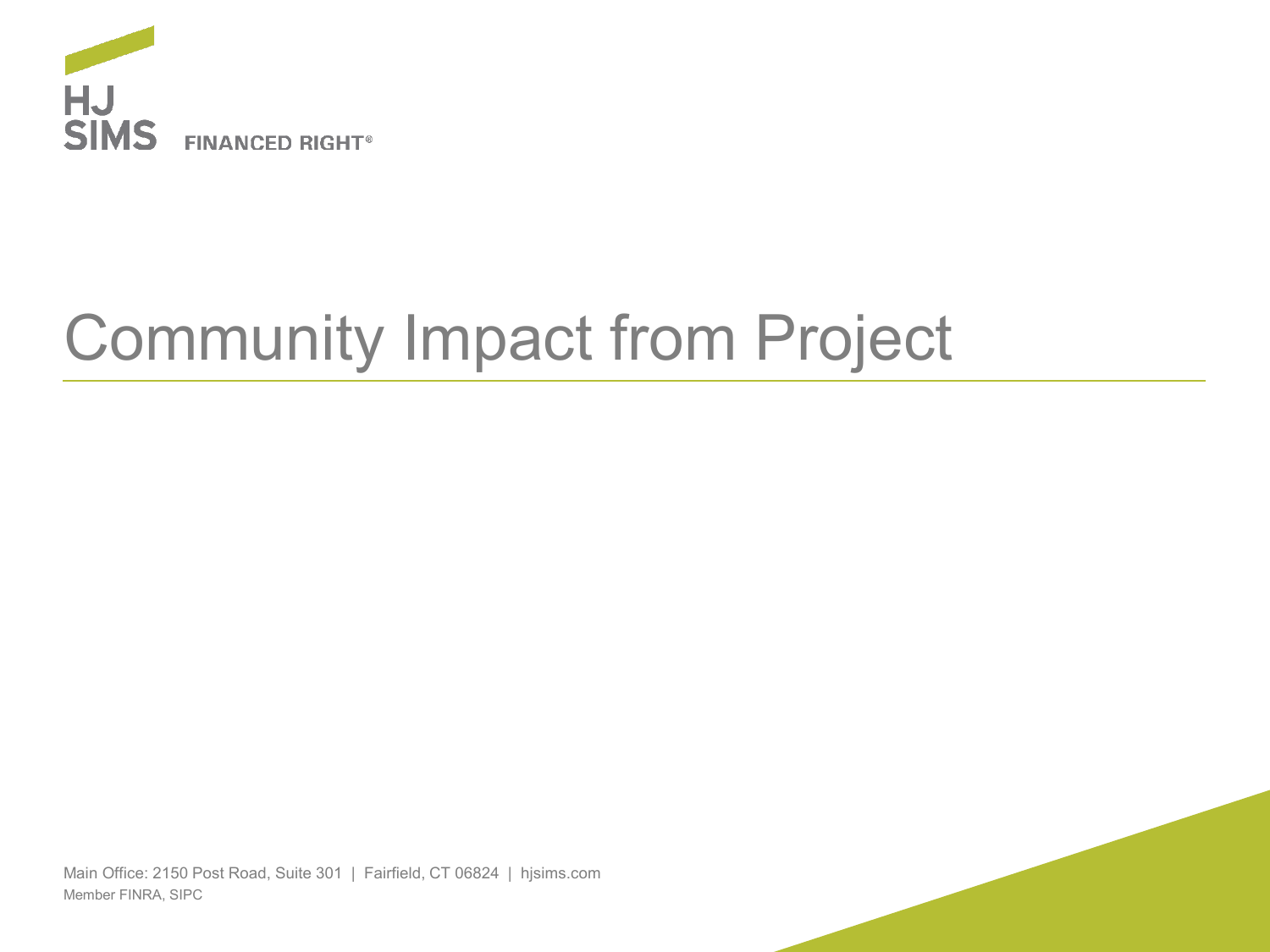### Project Impact and Scope

- **Scope of Project and Labor** 
	- Project will cost approximately \$31 million to construct new Memory Care Units (24) and Assisted Living Units (38)
		- Of the total project cost, **approximately \$6 million to \$7 million will be dedicated to labor** contracted through Broeren Russo
		- Estimated to **employ 135 tradespeople**
		- Union labor is estimated to make up majority of the labor on site
		- **100% of the workforce will be earning a wage equal to or above the prevailing wage for Champaign County**

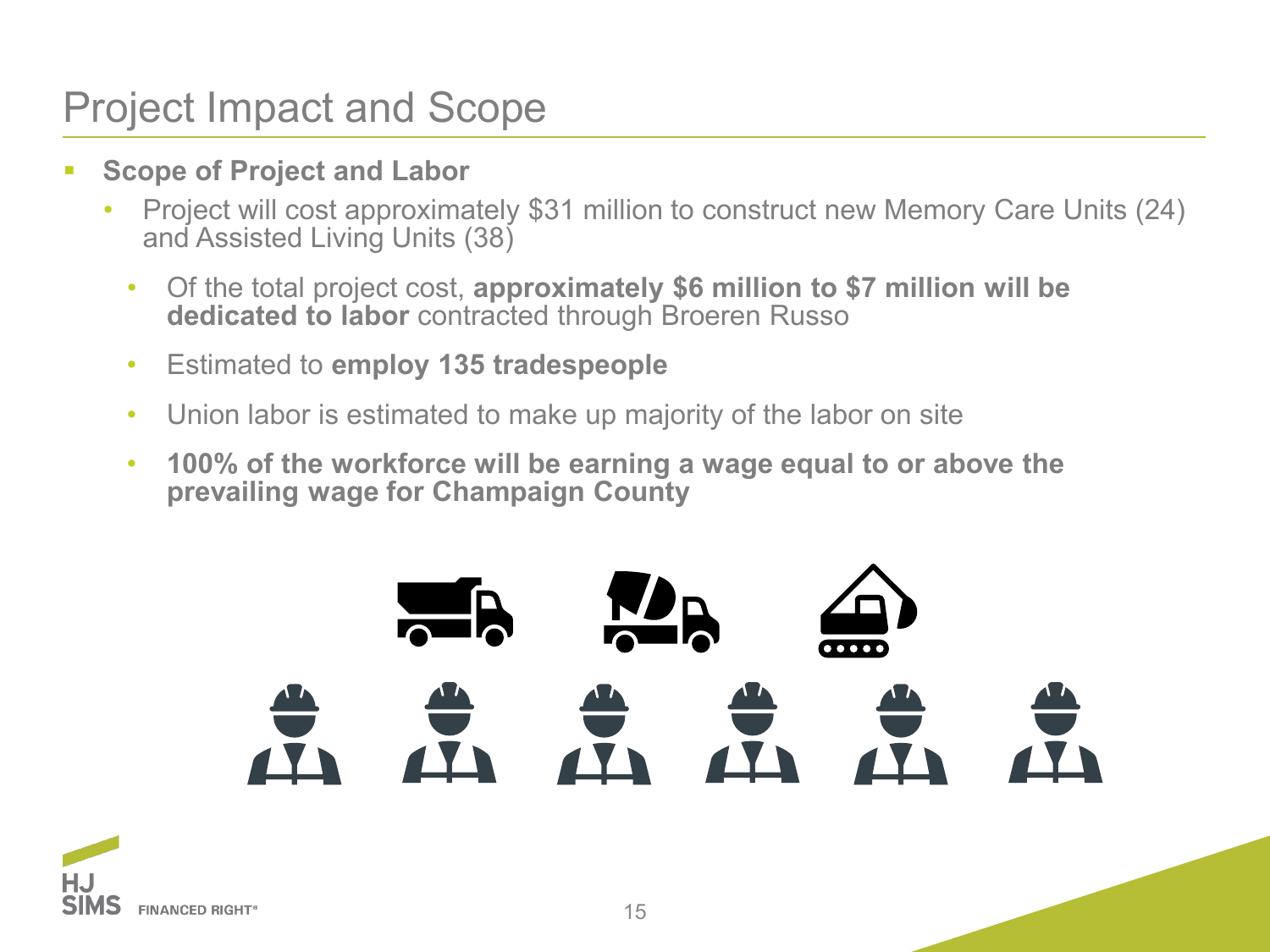### Highlights for Community

- **Project will service a vulnerable population and help drive the mission of a longstanding Champaign County Not-for-profit Organization**
	- No school aged children will occupy the new units nor burden the school system



- **Temporary Project Laborers will realize immediate wages at or above prevailing wages**
- **Project will position Clark Lindsey Village to stay competitive and continue to serve the Champaign County region**



- **Temporary Project Laborers will have economic impact on local restaurants, gas stations, etc. in the form of sales tax**
	- Additional potential to realize property taxes for laborers that decide to purchase homes in Champaign County given the contracted work, which perpetuates other businesses (title, agents, etc.)